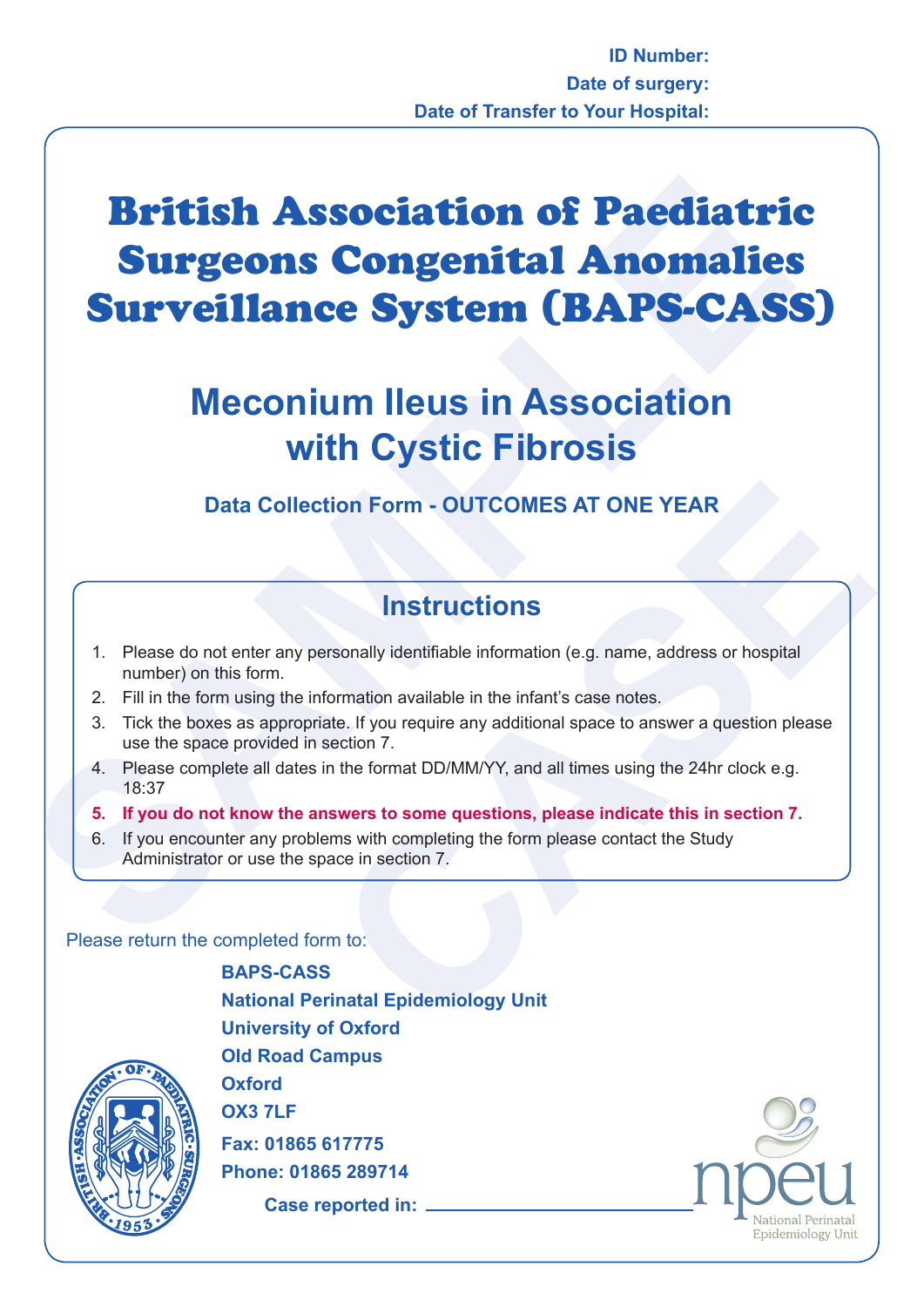|                          | <b>Section 1: Outcomes</b>                                                                                                                                                                                                                |                                       |                            |            |                                                                                                                |
|--------------------------|-------------------------------------------------------------------------------------------------------------------------------------------------------------------------------------------------------------------------------------------|---------------------------------------|----------------------------|------------|----------------------------------------------------------------------------------------------------------------|
| 1.1                      | What date was the child last seen in your hospital?                                                                                                                                                                                       |                                       |                            |            |                                                                                                                |
| 1.2                      | Was the child discharged to another hospital?                                                                                                                                                                                             |                                       |                            |            | Yes<br>No                                                                                                      |
|                          |                                                                                                                                                                                                                                           |                                       |                            |            |                                                                                                                |
|                          | Name of responsible consultant at other hospital ___                                                                                                                                                                                      |                                       |                            |            |                                                                                                                |
|                          | Date of transfer                                                                                                                                                                                                                          |                                       |                            |            |                                                                                                                |
| 1.3                      | Has the child been discharged home?                                                                                                                                                                                                       |                                       |                            |            | Yes<br>No                                                                                                      |
|                          | If Yes, please specify date of discharge                                                                                                                                                                                                  |                                       |                            |            |                                                                                                                |
|                          | <b>Section 2: Cystic fibrosis</b>                                                                                                                                                                                                         |                                       |                            |            |                                                                                                                |
| 2.1                      | Has the diagnosis of Cystic Fibrosis been confirmed?                                                                                                                                                                                      |                                       |                            |            | Yes<br><b>No</b>                                                                                               |
|                          | If Yes, was DNA testing performed?                                                                                                                                                                                                        |                                       |                            |            | Yes<br><b>No</b>                                                                                               |
|                          | If Yes, what was the genotype?                                                                                                                                                                                                            |                                       | F508/F508                  | F508/other | Other/other                                                                                                    |
|                          | Was a sweat test performed?                                                                                                                                                                                                               |                                       |                            |            | <b>No</b><br>Yes                                                                                               |
|                          | If Yes, did the result confirm the diagnosis of Cystic Fibrosis?                                                                                                                                                                          |                                       |                            |            | Yes<br><b>No</b>                                                                                               |
|                          | Is the child under the care of a dedicated Cystic Fibrosis team?                                                                                                                                                                          |                                       |                            |            | Yes<br><b>No</b>                                                                                               |
|                          | If No, for how many days in total did the child receive                                                                                                                                                                                   | If Yes, are they still receiving TPN? |                            |            | Yes<br><b>No</b>                                                                                               |
| 3.2<br>3.3<br>3.4<br>3.5 | <b>Full TPN</b><br>Is the child fully enterally fed now?<br>If Yes, is this (tick one only)<br>Oral<br>What is the last recorded weight of the child?<br>What is the last recorded height of the child?<br>Has the child had cholestasis? | Partial TPN                           | Via NG tube or gastrostomy |            | Supplementary to full enteral feeds<br>Yes<br><b>No</b><br>Via NJ tube or jejunostomy<br>kg<br>cm<br>Yes<br>No |
| 3.6                      | Has the child had IFALD (Intestinal Failure Associated Liver Disease)?<br><b>Section 4: Bowel function</b>                                                                                                                                |                                       |                            |            | Yes<br>No                                                                                                      |
| 4.1                      | Has anti-propulsive medication been prescribed e.g. loperamide,<br>erythromycin etc.?                                                                                                                                                     |                                       |                            |            | Yes<br>No                                                                                                      |
|                          | If Yes, please provide details?                                                                                                                                                                                                           |                                       |                            |            |                                                                                                                |
|                          | <b>Agent</b>                                                                                                                                                                                                                              | <b>Dose</b>                           | <b>Dose units</b>          |            | <b>Date last administered</b>                                                                                  |
|                          |                                                                                                                                                                                                                                           |                                       |                            |            |                                                                                                                |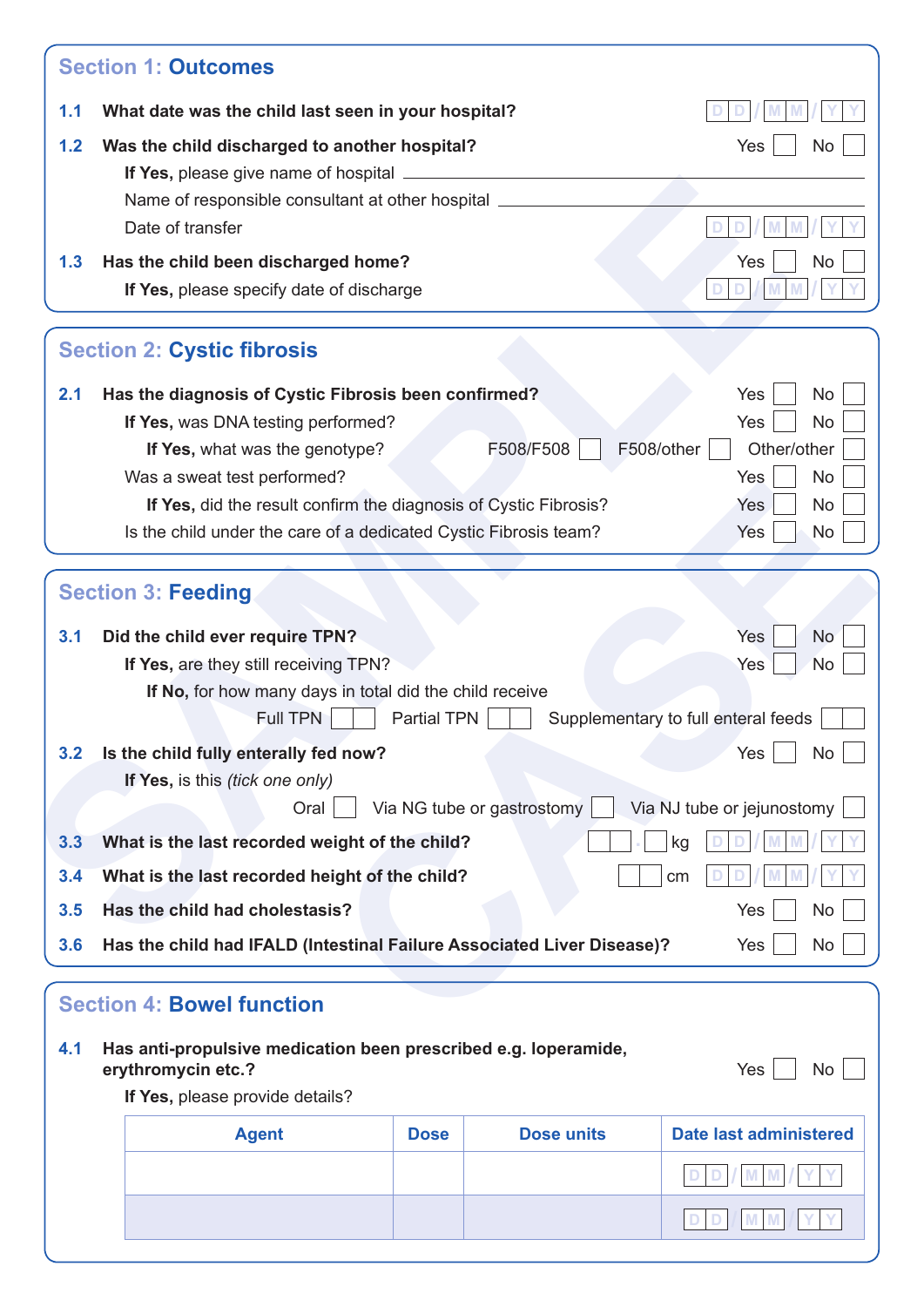| 4.2 | Has treatment for bacterial overgrowth been prescribed?<br>No<br>Yes                                  |
|-----|-------------------------------------------------------------------------------------------------------|
|     | If Yes, what date was it last administered?                                                           |
|     | Please tick all medications used                                                                      |
|     | Cycled antibiotics                                                                                    |
|     | Probiotics e.g. lactobacillus acidophilus, bifidobacterium bifidum                                    |
| 4.3 | Has the child required treatment for DIOS (distal intestinal obstruction<br>syndrome)?<br>Yes<br>No   |
|     | If Yes, how was the diagnosis confirmed? (tick all that apply)                                        |
|     | <b>USS</b><br>AXR<br>Contrast enema<br>Abdominal mass    <br>Other                                    |
|     | <b>If Other, please give details</b>                                                                  |
|     | How was it treated? (tick all that apply)                                                             |
|     | Oral/NG gastrografin<br>Oral/NG N-acetylcysteine<br>Nil by mouth, NG tube and IV fluids               |
|     | Surgery<br>Oral/NG Klean Prep<br>Therapeutic contrast enema<br>Other<br>If Other, please give details |
| 4.4 | Has the child required treatment for adhesive bowel obstruction?<br><b>No</b><br>Yes                  |
|     | If Yes, what treatment was used? (tick all that apply)                                                |
|     | Conservative management $-$ "drip and suck" $\vert \vert$<br>Surgery - adhesiolysis                   |
|     | Surgery – bowel resection<br>Other                                                                    |
|     | If Other, please give details _                                                                       |
| 4.5 | Has the child required treatment for constipation?<br>Yes<br>No.                                      |
|     | If Yes, please give details of all treatment given _________                                          |
|     |                                                                                                       |
|     |                                                                                                       |
|     |                                                                                                       |
|     | <b>Section 5: Stoma</b>                                                                               |
| 5.1 | Did the child have a stoma?<br>Yes<br>No                                                              |
|     | If No, please go to Section 6                                                                         |
| 5.2 | Were there any stomal complications?<br>Yes<br>No.                                                    |
|     | If Yes, (tick all that apply)                                                                         |
|     |                                                                                                       |

| 4.4 | Has the child required treatment for adhesive bowel obstruction?<br><b>No</b><br>Yes  |
|-----|---------------------------------------------------------------------------------------|
|     | If Yes, what treatment was used? (tick all that apply)                                |
|     | Conservative management $-$ "drip and suck" $ $<br>Surgery - adhesiolysis             |
|     | Surgery – bowel resection<br>Other                                                    |
|     | If Other, please give details                                                         |
| 4.5 | Has the child required treatment for constipation?<br>Yes<br><b>No</b>                |
|     | If Yes, please give details of all treatment given _                                  |
|     |                                                                                       |
|     |                                                                                       |
|     |                                                                                       |
|     | <b>Section 5: Stoma</b>                                                               |
|     |                                                                                       |
| 5.1 | Did the child have a stoma?<br>Yes<br><b>No</b>                                       |
|     | If No, please go to Section 6                                                         |
| 5.2 | Were there any stomal complications?<br>Yes<br><b>No</b>                              |
|     | If Yes, (tick all that apply)                                                         |
|     | Stenosis/outlet obstruction<br>Prolapse<br>Retraction                                 |
|     | Parastomal hernia<br>Parastomal fistula<br>Other                                      |
|     | If Other, please give details                                                         |
| 5.3 | Were there any functional stomal complications?<br>Yes<br><b>No</b>                   |
|     | If Yes, tick all that apply                                                           |
|     | High stoma losses > 20ml/kg<br>Stercoral Obstruction<br>Other                         |
|     |                                                                                       |
| 5.4 | Has the stoma been closed?<br>Yes<br>No                                               |
|     | If Yes, what was the date of stoma closure                                            |
|     | 2 or less per week<br>3 - 6 per week<br>What is the stool frequency? (tick one only)  |
|     | $6 - 9$ per day<br>$> 10$ per day<br>1 - 2 per day $\vert$ $\vert$<br>$3 - 6$ per day |